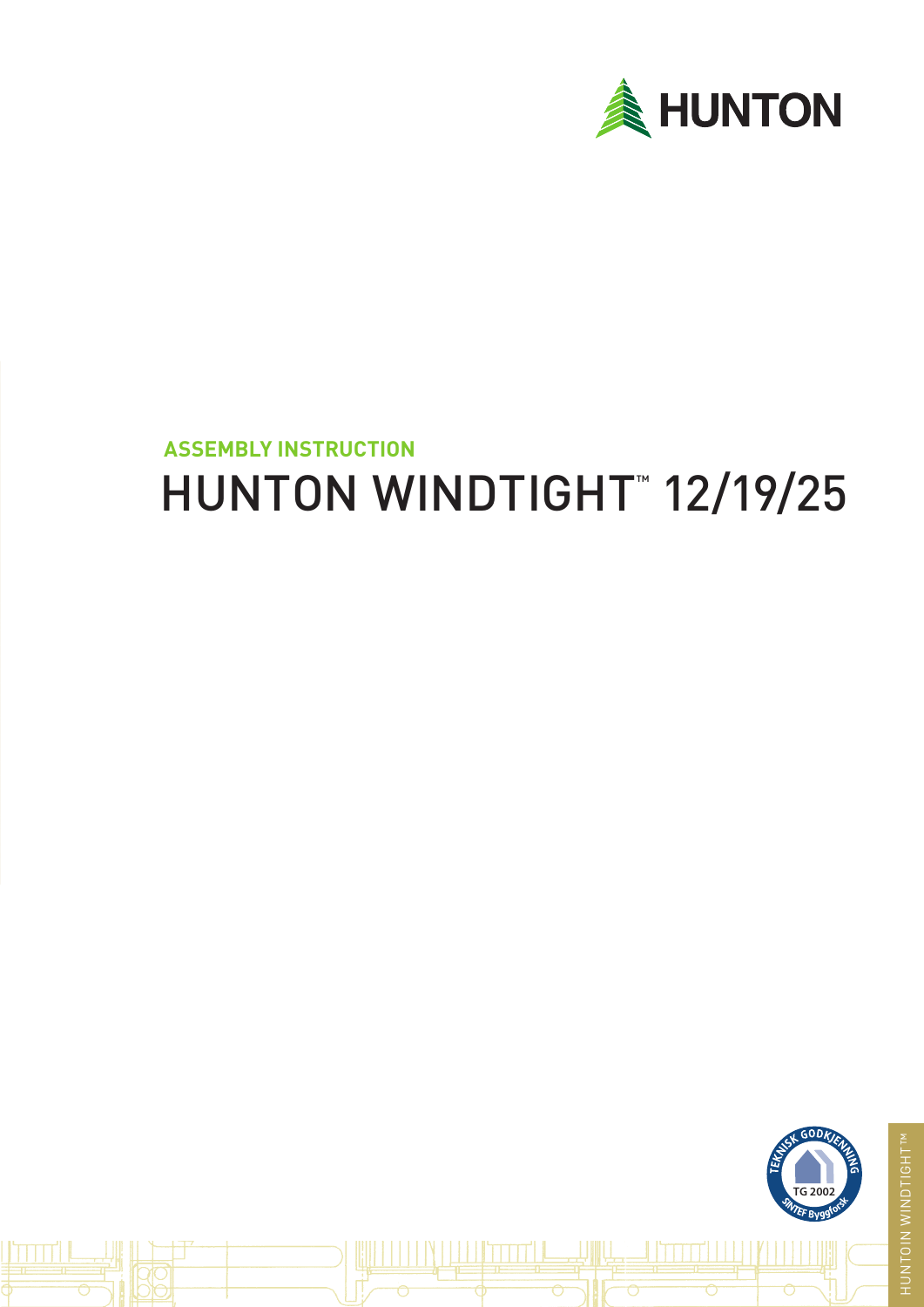# Windproofing in general

Wind barriers have a number of functions, both during construction and after the building has been commissioned. Before external cladding is fitted, wind barriers must help to seal the building and protect its insulation and the rooms inside from rain and wind. Hunton also has sufficient mechanical strength to provide the building with wind bracing (for small buildings of up to two storeys).

Wind barriers also have to be able to allow moisture to pass out of the structure, and so they have to have the least moisture resistance possible. Once the structure is complete and has been commissioned, the wind barrier should protect the walls from any rainwater which penetrates the cladding and prevents heat loss due to air leaking out.

A well fitted wind barrier is crucial for achieving the intended heat insulation for a wall structure. Windtight™ have led the market for more than 35 years and their products have all the qualities a good wind barrier requires.

The Norwegian Technical Regulation for the Planning and Building Act (TEK) was amended in 2007. This defines more stringent demands stating that the air tightness of new detached houses must be kept within a lower limit of 2.5 air exchanges per hour.

In practice, this means that the implementation of the wind barrier and vapour barrier layers should be considered very carefully during fitting.

The U-value of walls can also be influenced by Windtight™. The requirements laid down in TEK 2007 state that the U-value must be, on average,  $0.18W/(m^2K)$  for the building element (energy measures model). As can be seen from the table below, the use of Windtight™ provides a contribution of 0.01 W/(m²K).

| <b>Upright dimensions</b><br>$D$ (mm) | insulation class thermal conductivity, $\gamma$ , (W/mK) |       |       |       |
|---------------------------------------|----------------------------------------------------------|-------|-------|-------|
|                                       | 0,034                                                    | 0,037 | 0,040 | 0,043 |
| $36 \times 198$                       | 0,19                                                     | 0,21  | 0,22  | 0,23  |
| 48 x 198                              | 0,21                                                     | 0,22  | 0,23  | 0,24  |
| $36 \times 223$                       | 0,18                                                     | 0,19  | 0,20  | 0,21  |
| 48 x 223                              | 0,19                                                     | 0,20  | 0,21  | 0,22  |
| $36 \times (148 + 98)$                | 0,16                                                     | 0,17  | 0,18  | 0,19  |
| $48 \times [148 + 98]$                | 0,17                                                     | 0,18  | 0,19  | 0,20  |
| $36 \times [148 + 148]$               | 0,13                                                     | 0,14  | 0,15  | 0,16  |
| $48 \times (148 + 148)$               | 0,14                                                     | 0,15  | 0,16  | 0,17  |

### **Estimated U-value (W/(m2 K))**

Outer wall with timber framework and Windtight™ wind barrier<sup>12</sup>

 $1$  If a wind barrier made from plaster, film or similar is used, the U-value has to be increased by 0.01W/m<sup>2</sup>K).

 $^2$  For outer walls with cross bracing, it is possible to reduce the U-value by a further 0.01W/(m $^2$ K) for all upright dimensions.

#### **Estimated U-value (W/(m²K))**

Outer wall with I-Beam timber framework and 12 mm Windtight™ wind barrier 1

| <b>Upright dimensions</b> | Insulation class (W/mK) |       |       |  |
|---------------------------|-------------------------|-------|-------|--|
| <sub>mm</sub>             | 0,034                   | 0,037 | 0,040 |  |
| 200                       | 0,18                    | 0,19  | 0,21  |  |
| 220                       | 0.17                    | 0,18  | 0,19  |  |
| 240                       | 0.15                    | 0,16  | 0,17  |  |
| 250                       | 0,15                    | 0,16  | 0,17  |  |
| 300                       | 0,12                    | 0,13  | 0,14  |  |

Ref. NBI sheet 471.012, table 22.

1 For wind barriers made from film, plasterboard or similar, the U-value has to be increased by 0.01 W/(m²K)

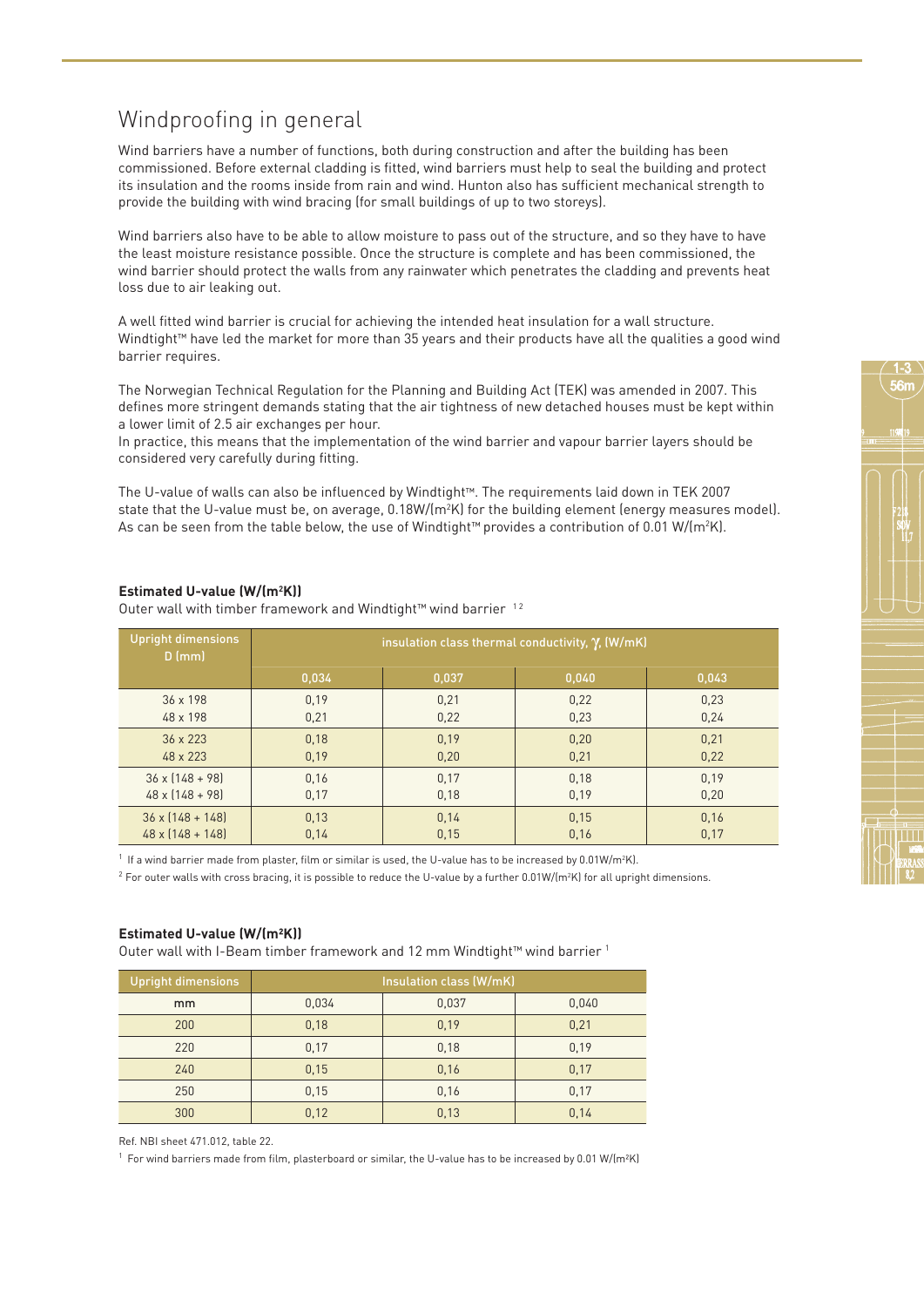## **Storage**

Windtight™ panels must be stored dry and be dry when fitted. Before fitting, the panels should be conditioned where necessary so that the moisture in them is more or less equivalent to the equilibrium humidity of the climate in which they are to be used. Packaging which has been opened must be protected from precipitation when being stored. Damaged panels should not be used. Hunton Tape or similar may be used for minor touching up.

# Installation

Maximum distance between centres of uprights, beams, barriers, etc. must be 600 mm. All panel edges must be supported, and plank trusses must be placed under any transverse joints. The panel joints must be centred as much as possible on the plank trusses so that nails can be accommodated. The panels must be fitted 2–3 mm apart. Windtight™ with seams must be used in the case of upright dimensions of less than 48 mm.

The panels are secured using 2.8–45 mm roof nails at a 100 mm distance to centre along the panel edges and 250 mm to centre along the middle of the panels in order to ensure sufficient wind bracing and sealing. Alternatively, corrosion-proofed staples can be used with a minimum width of 1.8 mm and a back 20 mm long – and a minimum leg length of 28 mm with an adhesive coating. Staples are secured with the back parallel to the edge of the panel. Distance to centre the same as for roof nails. Nails and staples must be secured so that their heads/backs lie flat against the surface of the panels, but without breaking the sealing layer on the panels.



D1. Nail distance



**1**

# Clamping of seams

All panel seams must be secured using ties in order to ensure good air tightness. Use of slats a minimum of 23x36 mm in size, or similar, is recommended. Battening between Windtight™ and the outer cladding must be at least 20 mm.

In instances where vertical outer cladding is intended for use, thinner ties (e.g. 11x36 mm) may be used. Here, horizontal slats have to be fitted on the outside which are thick enough for the vertical classing.

For additional securing in seams between panels, it is possible to use Hunton Tape and primer or breathable cardboard strips which are stuck under the slats.



D2. Securing seams without cardboard



D3. Securing seams with tape or cardboard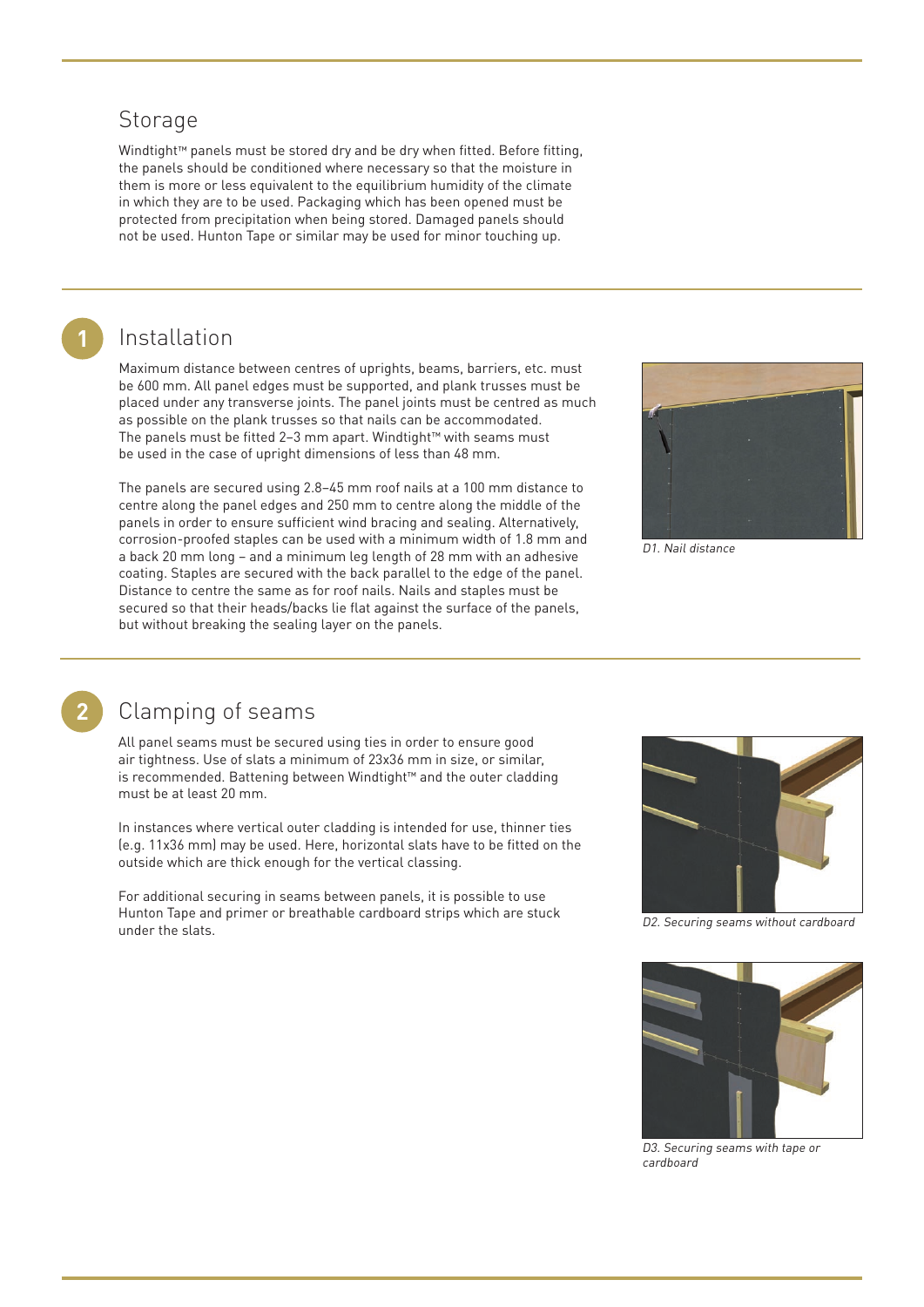

**4**

### **3** Corner solution

It is also possible in corners to use tape or cardboard strips to provide additional security against air leaks. Panel seams must be nailed at a distance to the centre of 100 mm and be secured using slats.



D4. Corner solution

# Lead-throughs

Lead-throughs must be planned and executed in a manner which will not destroy the seal of the barrier layers. Lead-throughs through the outer structure should be kept to a minimum and should be planned in advance so that it is possible to achieve a good seal.

#### **Some critical details:**

Ventilation ducts and facilities must be placed within the sealing and insulating layer for energy-related reasons as well. Duct lead-throughs must be sealed carefully. All lead-throughs for electricity and HVAC must be planned when conduits and sleeves are fitted. Balconies should not be constructed with protruding beams.

In the case of all lead-throughs in Windtight™, it is necessary to place blocks around the lead-through to ensure that the panel seams are secured sufficiently.

In Windtight™ panels, you just have to make the necessary holes for the lead-through and nail the panel to the block behind it, with a 100 mm distance to centre. It is a good idea to secure around the lead-through with Hunton Tape and primer or similar. In addition, you should secure around the lead-through, as shown in Detail 7, for optimum securing of the air teal.

Hunton Tape and primer are extremely adhesive and allow you to secure against air leaks with ease at critical points.



D5. Blocking around lead-throughs



D6. Jointing around lead-throughs



D7. Securing lead-throughs

# Transition between walls

**5**

To reduce cold bridges at the transition point between a wall and a tie, Windtight™ can be moved down slightly on the top of the wall as long as you place a cardboard base at the back so that the timber does not come into contact with the concrete.



D7. Transition between walls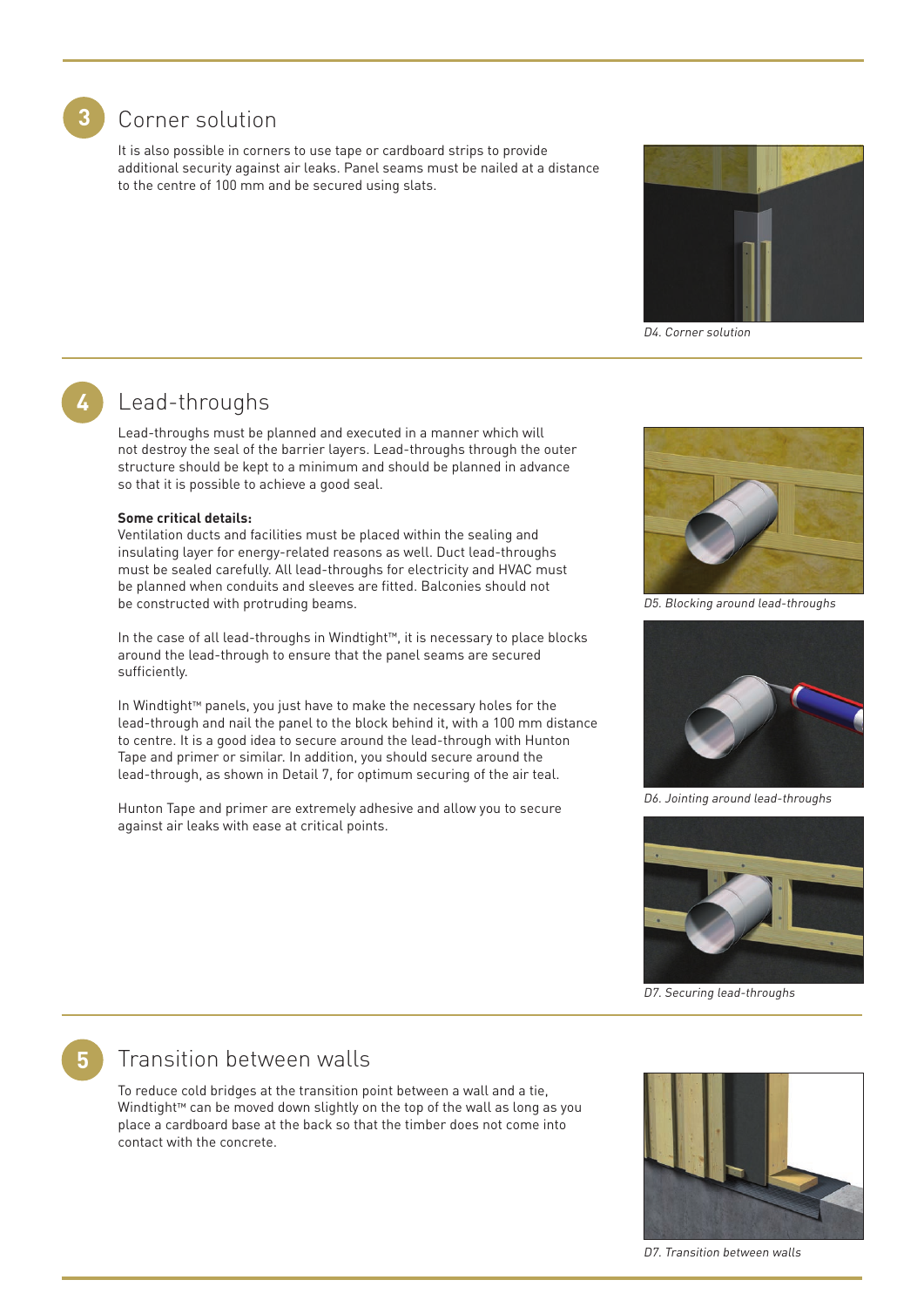

## Window detail with tape

All panel seams around windows must be secured with nails or similar at a distance of 100 mm from the centre.

We also recommend that you use tape for extra security. All panel seams/ends must be secured using slats. Windows are installed according to the manufacturer's own instructions.



D8. Window detail with cardboard

# **7**

# Transition between wall and ceiling with protruding barrier

Details around the transition between wall and ceiling are important to ensure that cold bridges and air leaks are kept to a minimum. At the point where the foot of the barrier protrudes past the wall, you can cut out the dimension from Windtight™ and then move the panel up to the top of the block as shown in Detail 10. The block between barriers is recommended as this also ensures a good securing function for the ceiling. This will allow you to secure the panels to the block properly and make a joint between the panel and the protruding barrier. All Windtight™ seams and ends must be nailed at a distance of 100 mm from the centre and secured using slats. As an alternative, you can use loose protrusions as shown in Detail 10. Detail 9 shows how you can easily achieve a good air seal and keep cold bridges to a minimum. Hunton Sarket has been used for the ceiling, where aeration takes place above the panels only.



D9. Transition between wall and ceiling with protruding barrier

# **8**

# Transition between wall and ceiling with loose protrusion

Loose protrusions can be created in many different ways, but the principal shown in Detail 9 essentially demonstrates how Windtight™ is applied to Hunton Sarket in order to ensure a good seal. This is done according to more or less the same principle if other types of ceiling are used.



D10. Transition between wall and ceiling with loose protrusion